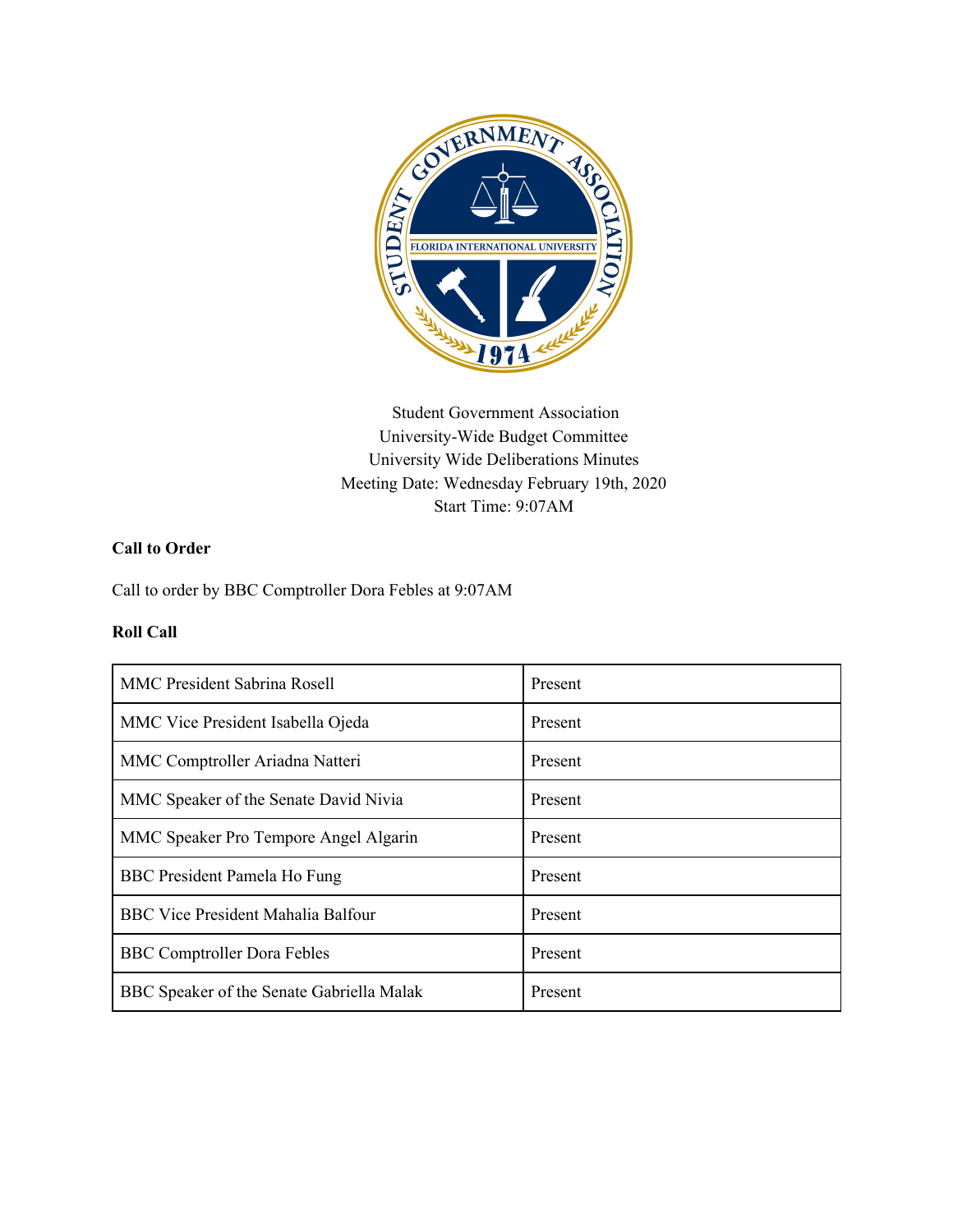#### **Panther Power**

● MMC Vice President Isabella Ojeda moves to table Panther Power. MMC Speaker of the Senate David Nivia seconds. Motion passes.

## **Panther Luau**

- MMC President Sabrina Rosell moves to go into a 5 minute discussion period. BBC Speaker of the Senate Gabriella Malak seconds. Motion passes.
- MMC Comptroller Ariadna Natteri moves to close the discussion period. MMC Speaker Pro Tempore Angel Algarin seconds. Motion passes.
- MMC Comptroller Ariadna Natteri moves to allocate \$12,005 to Panther Luau. BBC Speaker of the Senate Garbriella Malak seconds. Motion passes.

#### Roll Call Vote

MMC President Sabrina Rosell - Yay MMC Vice President Isabella Ojeda - Yay MMC Comptroller Ariadna Natteri - Yay MMC Speaker of the Senate David Nivia - Yay MMC Speaker Pro Temp Angel Algarin - Yay BBC President Pamela Ho Fung - Yay BBC Vice President Mahalia Balfour - Yay BBC Comptroller Dora Febles - Yay BBC Speaker of the Senate Gabriella Malak - Yay

Motion passes with 9-0-0; \$12,005 allocated to Panther Luau.

## **Veterans & Military Affairs**

- MMC President Sabrina Rosell moves to go into a 5 minute discussion period. BBC Vice President Mahalia Balfour seconds. Motion passes.
- MMC Speaker Pro Temp Angel Algarin moves to allocate \$60,000 to Veteran & Military Affairs. MMC Comptroller Ariadna Natteri seconds. Motion passes.

## Roll Call Vote

MMC President Sabrina Rosell - Nay MMC Vice President Isabella Ojeda - Nay MMC Comptroller Ariadna Natteri - Yay MMC Speaker of the Senate David Nivia - Nay MMC Speaker Pro Temp Angel Algarin - Nay BBC President Pamela Ho Fung - Nay BBC Vice President Mahalia Balfour - Nay BBC Comptroller Dora Febles - Nay BBC Speaker of the Senate Gabriella Malak - Nay

Motion fails with 1-8-0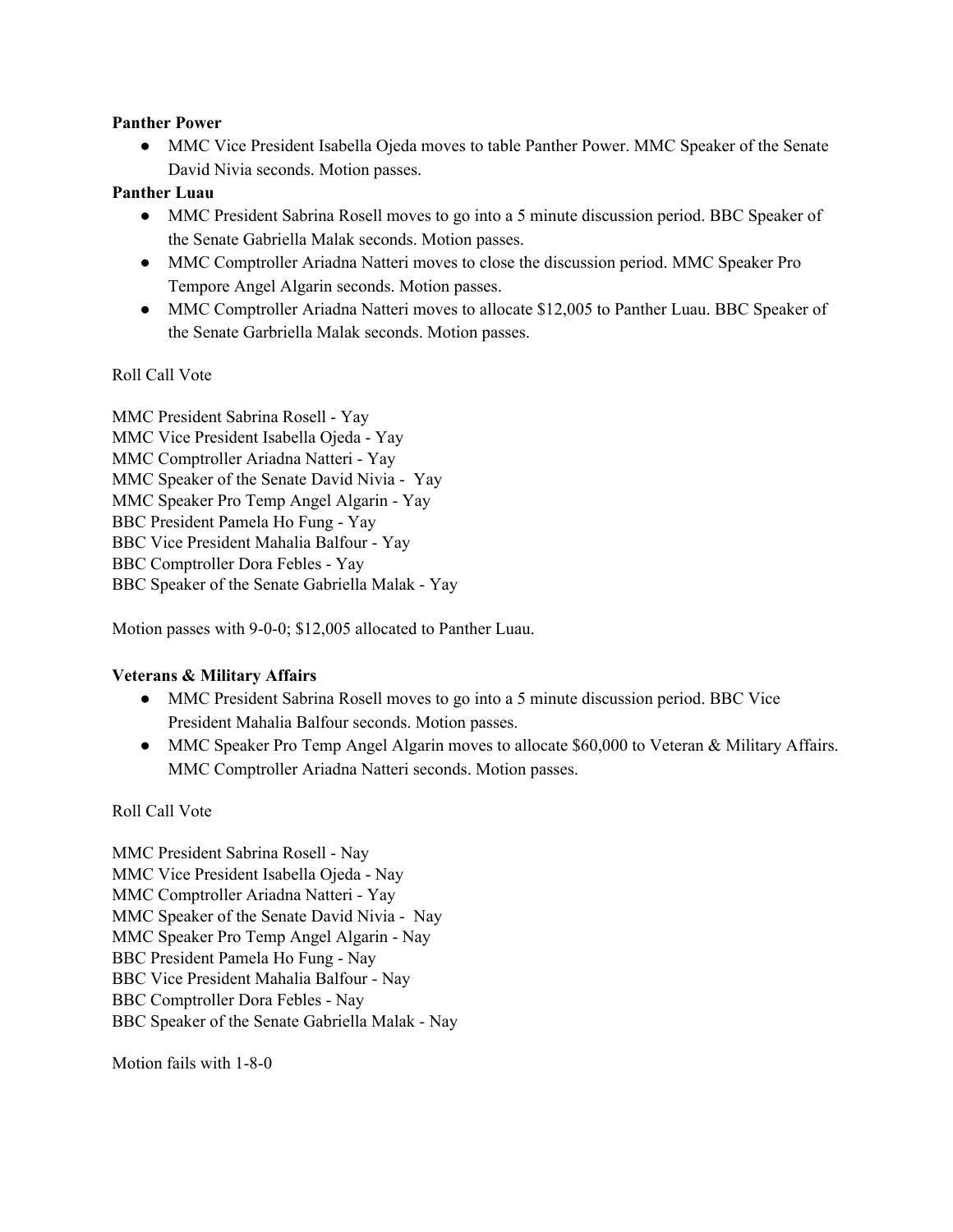- MMC President Sabrina Rosell moves to go into a 5 minute discussion period. BBC Speaker of the Senate Gabriella Malak seconds. Motion passes.
- MMC Comptroller Ariadna Natteri moves to close the discussion period. MMC President Sabrina Rosell seconds. Motion passes.
- MMC Speaker of the Senate David Nivia moves to allocate \$50,000 to Veteran & Military Affairs. BBC Vice President Mahalia Balfour seconds. Motion passes.

MMC President Sabrina Rosell - Yay MMC Vice President Isabella Ojeda - Yay MMC Comptroller Ariadna Natteri - Yay MMC Speaker of the Senate David Nivia - Yay MMC Speaker Pro Temp Angel Algarin - Yay BBC President Pamela Ho Fung - Yay BBC Vice President Mahalia Balfour - Yay BBC Comptroller Dora Febles - Yay BBC Speaker of the Senate Gabriella Malak - Yay

Motion passes with 9-0-0; \$50,000 allocated to Veteran & Military Affairs

## **Homecoming**

- BBC Vice President Mahalia Balfour moves to go into a 5 minute discussion period. BBC Speaker of the Senate Gabriella Malak seconds. Motion passes.
- MMC Speaker of the Senate David Nivia moes to extend the discussion period by 5 minutes. BBC Speaker of the Senate Gabriella Malak seconds. Motion passes.
- MMC Speaker of the Senate David Nivia moves to extend the discussion period by 5 minutes. BBC Vice President Mahalia Balfour seconds. Motion passes.
- MMC President Sabrina Rosell moves to extend the discussion period by 5 minutes. MMC Speaker of the Senate David Nivia seconds. Motion passes.
- MMC Speaker of the Senate David Nivia moves to extend the discussion period by 3 minutes. BBC President Pamela Ho fung seconds. Motion passes.
- BBC Vice President Mahalia Balfour moves to extend the discussion period by 5 minutes. BBC Speaker of the Senate Gabriella Malak seconds. Motion passes.
- BBC Vice President Mahalia Balfour moves to extend the discussion period by 5 minutes. BBC Speaker of the Senate Gabriella Malak seconds. Motion passes.
- MMC Speaker Pro Tempore Angel Algarin moves to extend the discussion period by 3 minute. BBC Speaker of the Senate Gabriella Malak seconds. MMC Speaker Pro Tempore Angel Algarin resends his motion.
- MMC Speaker Pro Tempore Angel Algarin moves to allocate \$507,613 to Homecoming. BBC Vice President Mahalia Balfour seconds. Motion passes.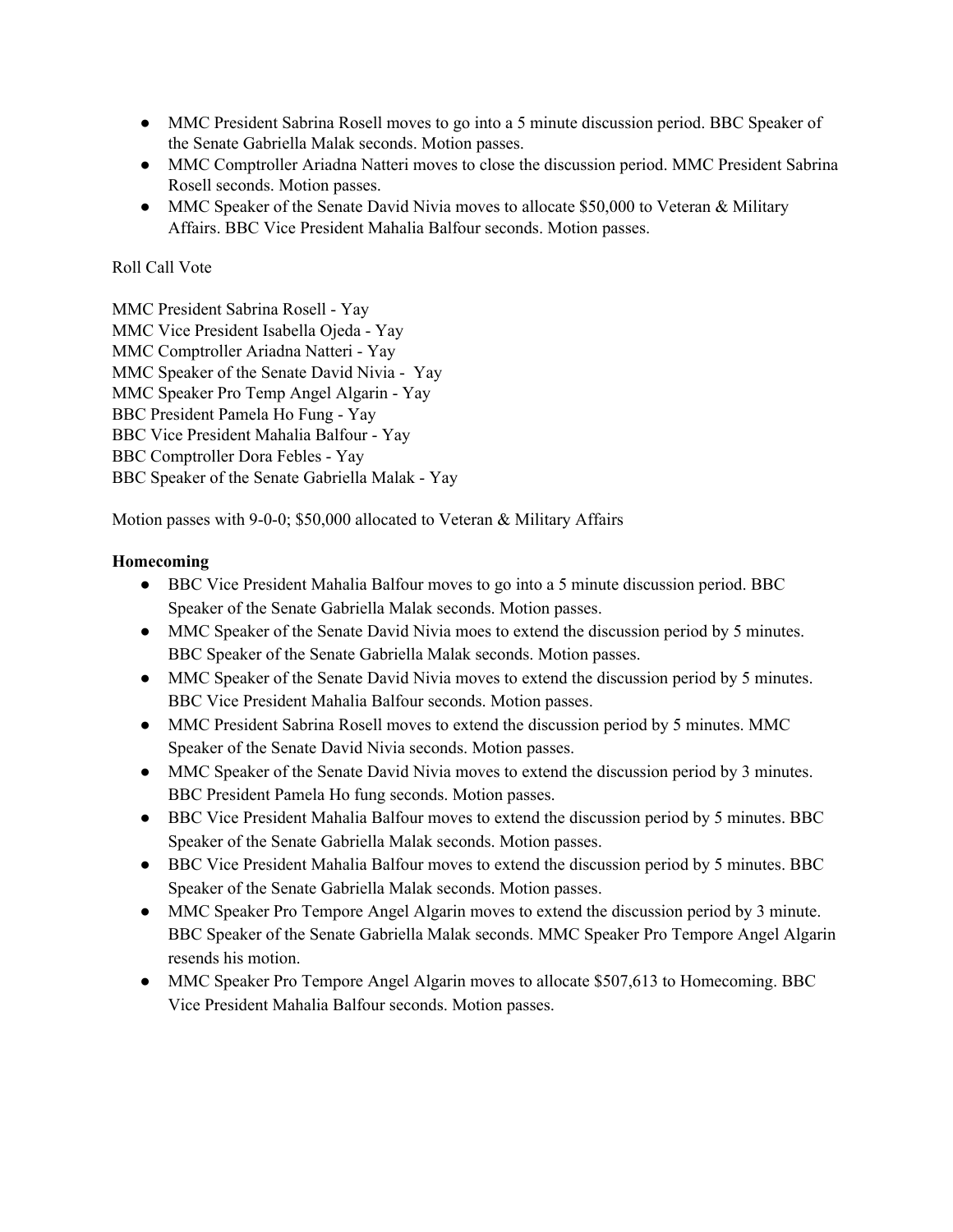MMC President Sabrina Rosell - Yay MMC Vice President Isabella Ojeda - Yay MMC Comptroller Ariadna Natteri - Yay MMC Speaker of the Senate David Nivia - Yay MMC Speaker Pro Temp Angel Algarin - Yay BBC President Pamela Ho Fung - Yay BBC Vice President Mahalia Balfour - Yay BBC Comptroller Dora Febles - Yay BBC Speaker of the Senate Gabriella Malak - Yay

Motion passes with 9-0-0, \$507,613 allocated to Homecoming

MMC Speaker of the Senate David Nivia moves to allocate \$0 to Homecoming Council Online Request. MMC Comptroller Ariadna Natteri seconds. Motion passes.

Roll Call Vote

MMC President Sabrina Rosell - Yay MMC Vice President Isabella Ojeda - Yay MMC Comptroller Ariadna Natteri - Yay MMC Speaker of the Senate David Nivia - Yay MMC Speaker Pro Temp Angel Algarin - Yay BBC President Pamela Ho Fung - Yay BBC Vice President Mahalia Balfour - Yay BBC Comptroller Dora Febles - Yay BBC Speaker of the Senate Gabriella Malak - Yay

Motion passes with 9-0-0; \$0 allocated to Homecoming Council Online Request

MMC Speaker of the Senate David Nivia moves to add proviso language that states for Homecoming must fundraise through sponsorship, ticket sales, etc. and/or match up at least \$40,000 of SGA allocation. BBC President Pamela Ho Fung seconds. Motion passes.

Roll Call Vote

MMC President Sabrina Rosell - Yay MMC Vice President Isabella Ojeda - Yay MMC Comptroller Ariadna Natteri - Yay MMC Speaker of the Senate David Nivia - Yay MMC Speaker Pro Temp Angel Algarin - Yay BBC President Pamela Ho Fung - Yay BBC Vice President Mahalia Balfour - Yay BBC Comptroller Dora Febles - Yay BBC Speaker of the Senate Gabriella Malak - Yay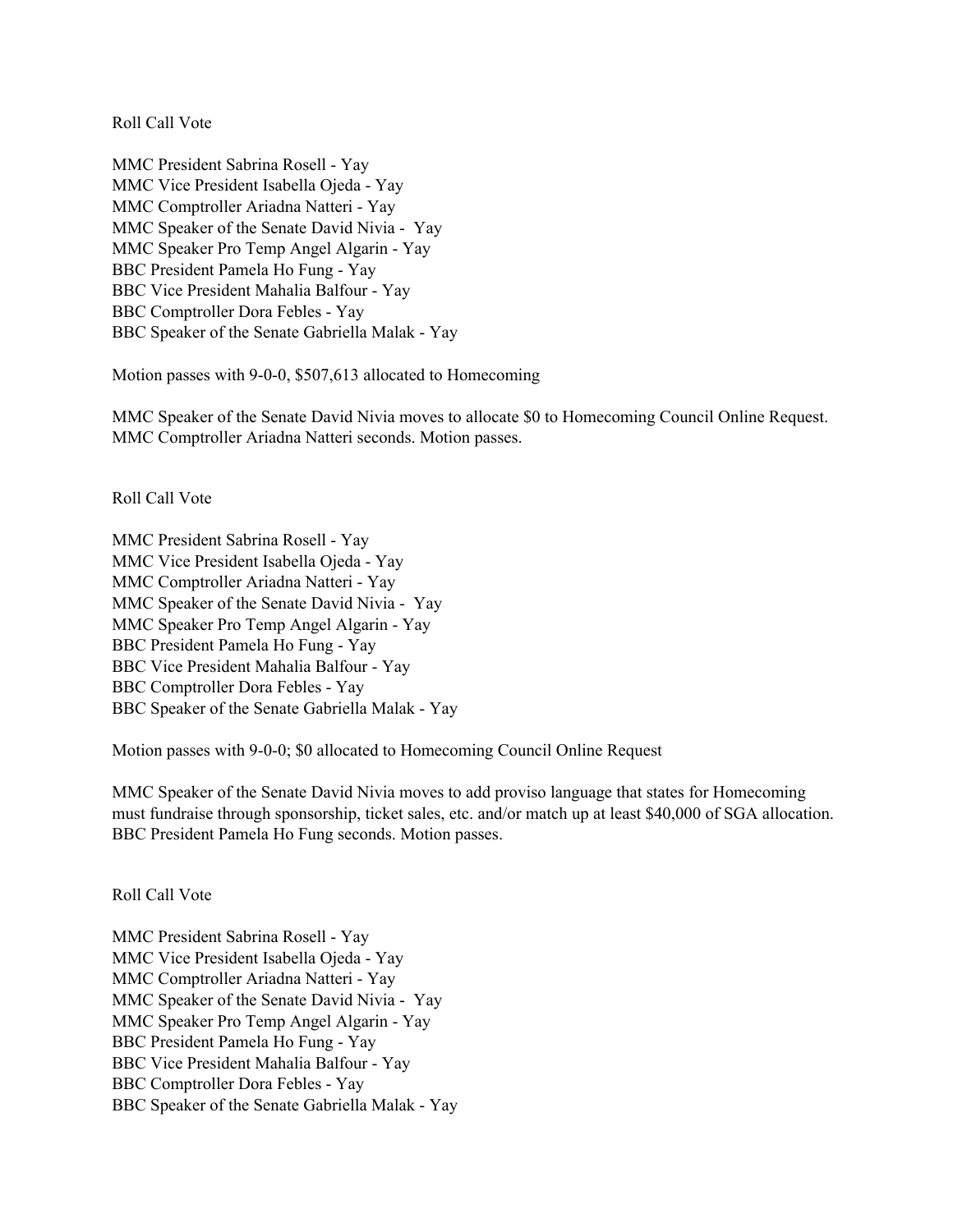Motion passes with 9-0-0

MMC Speaker of the Senate David Nivia moves to add proviso language that states; Must report to senate once every week two months before senate. MMC Speaker Pro Tempore Angel Algarin seconds. Motion fails.

Point of Personal Privilege for MMC Speaker Pro Tempore Angel Algarin at 10:14pm

# **Student Media**

• MMC President Sabrina Rosell moves to go into a 5 minute discussion period on Student Media. BBC Speaker of the Senate Gabriella Malak seconds. Motion passes.

Point of Personal Privilege for MMC Vice President Isabella Ojeda at 10:19am; returned at 10:26pm Point of Personal Privilege for BBC Vice President Mahalia Balfour at 10:19am; returned at 10:22pm

- BBC President Pamela Ho fung moves to extend the discussion period by 5 minutes. MMC Speaker of the Senate David Nivia seconds.
- MMC Speaker of the Senate David Nivia moves to extend the discussion period by 2 minutes. BBC Speaker of the Senate Gabriella Malak seconds. Motion passes.
- MMC Speaker of the Senate David Nivia moves to extend the discussion period by 30 seconds.
- MMC Speaker of the Senate David Nivia moves to allocate \$270,000 to Student Media. MMC Comptroller Ariadna Natteri seconds. Motion passes.

## Roll Call Vote

MMC President Sabrina Rosell - Yay MMC Vice President Isabella Ojeda - Yay MMC Comptroller Ariadna Natteri - Yay MMC Speaker of the Senate David Nivia - Yay BBC President Pamela Ho Fung - Yay BBC Vice President Mahalia Balfour - Yay BBC Comptroller Dora Febles - Yay BBC Speaker of the Senate Gabriella Malak - Yay

Motion passes with 8-0-0; \$270,000 allocated to Student Media

MMC Comptroller Ariadna Natteri moves to add proviso language for Student Media that states they have to present twice a semester excluding summer semester to the semesterly Congress meeting and once to the non hosting Congress campus senate to demonstrate the metrics, data and the impact of Student Media on the student body. BBC Vice President Mahalia Balfour seconds. Motion passes.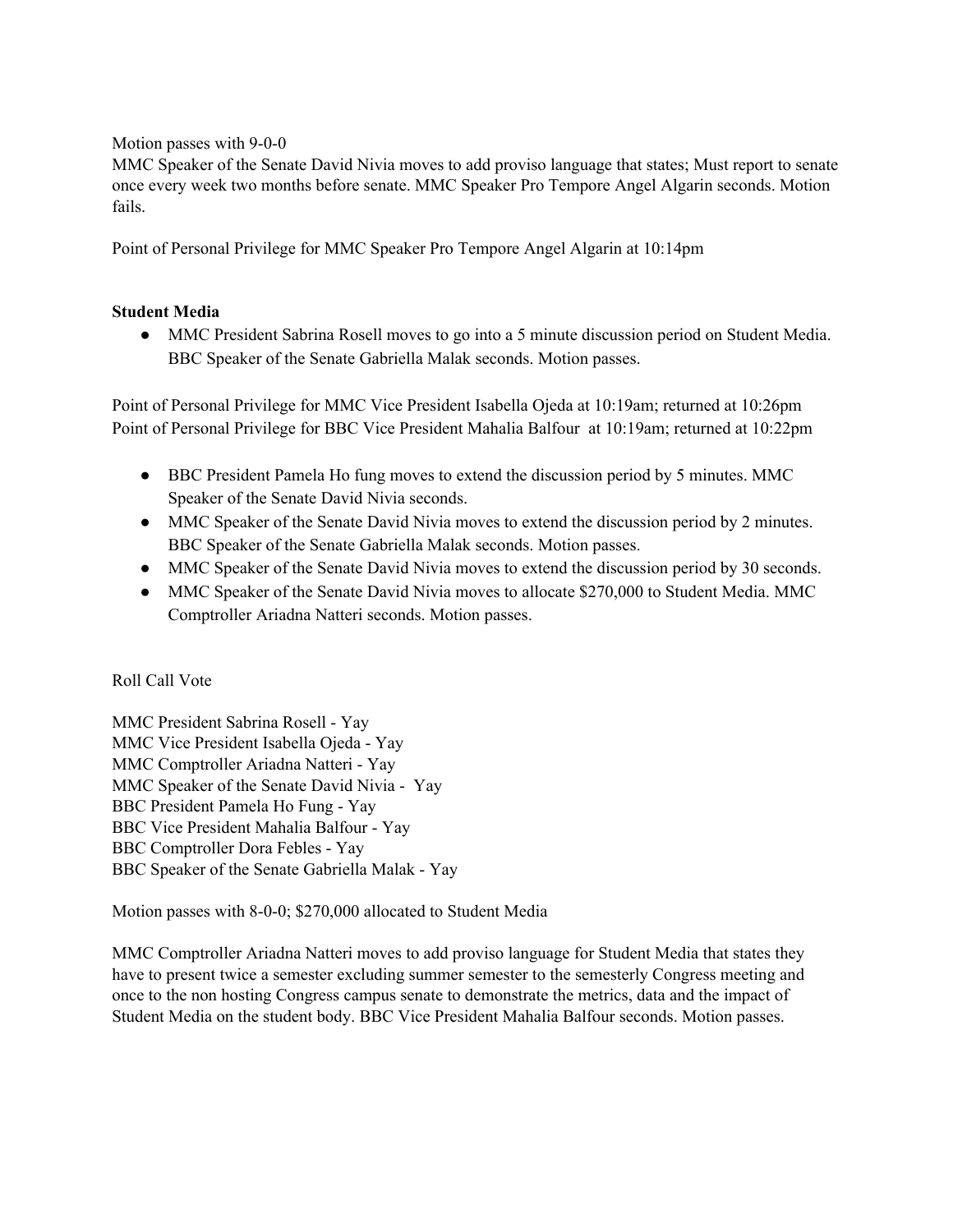MMC President Sabrina Rosell - Yay MMC Vice President Isabella Ojeda - Yay MMC Comptroller Ariadna Natteri - Yay MMC Speaker of the Senate David Nivia - Yay BBC President Pamela Ho Fung - Yay BBC Vice President Mahalia Balfour - Yay BBC Comptroller Dora Febles - Yay BBC Speaker of the Senate Gabriella Malak - Yay

Motion passes with 8-0-0

#### **Student Media Online Request**

- MMC Comptroller Ariadna Natteri moves to close the discussion period. BBC President Pamela Ho Fung seconds. Motion passes.
- MMC Speaker of the Senate David Nivia moves to allocate \$2,000 to Student Media Online Request. BBC Vice President Mahalia Balfour seconds. Motion passes.

#### Roll Call Vote

MMC President Sabrina Rosell - Nay MMC Vice President Isabella Ojeda - Nay MMC Comptroller Ariadna Natteri - Nay MMC Speaker of the Senate David Nivia - Yay BBC President Pamela Ho Fung - Yay BBC Vice President Mahalia Balfour - Yay BBC Comptroller Dora Febles - Yay BBC Speaker of the Senate Gabriella Malak - Yay

Motion fails with 5-3-0

• MMC Comptroller Ariadna Natteri moves to allocate \$5,000 to Student Media Online Request. MMC Vice President Isabella Ojeda seconds. Division of the house.

#### Roll Call Vote

MMC President Sabrina Rosell - Yay MMC Vice President Isabella Ojeda - Yay MMC Comptroller Ariadna Natteri - Yay MMC Speaker of the Senate David Nivia - Nay BBC President Pamela Ho Fung - Nay BBC Vice President Mahalia Balfour - Nay BBC Comptroller Dora Febles - Nay BBC Speaker of the Senate Gabriella Malak - Nay

Motion fails with 3-4-0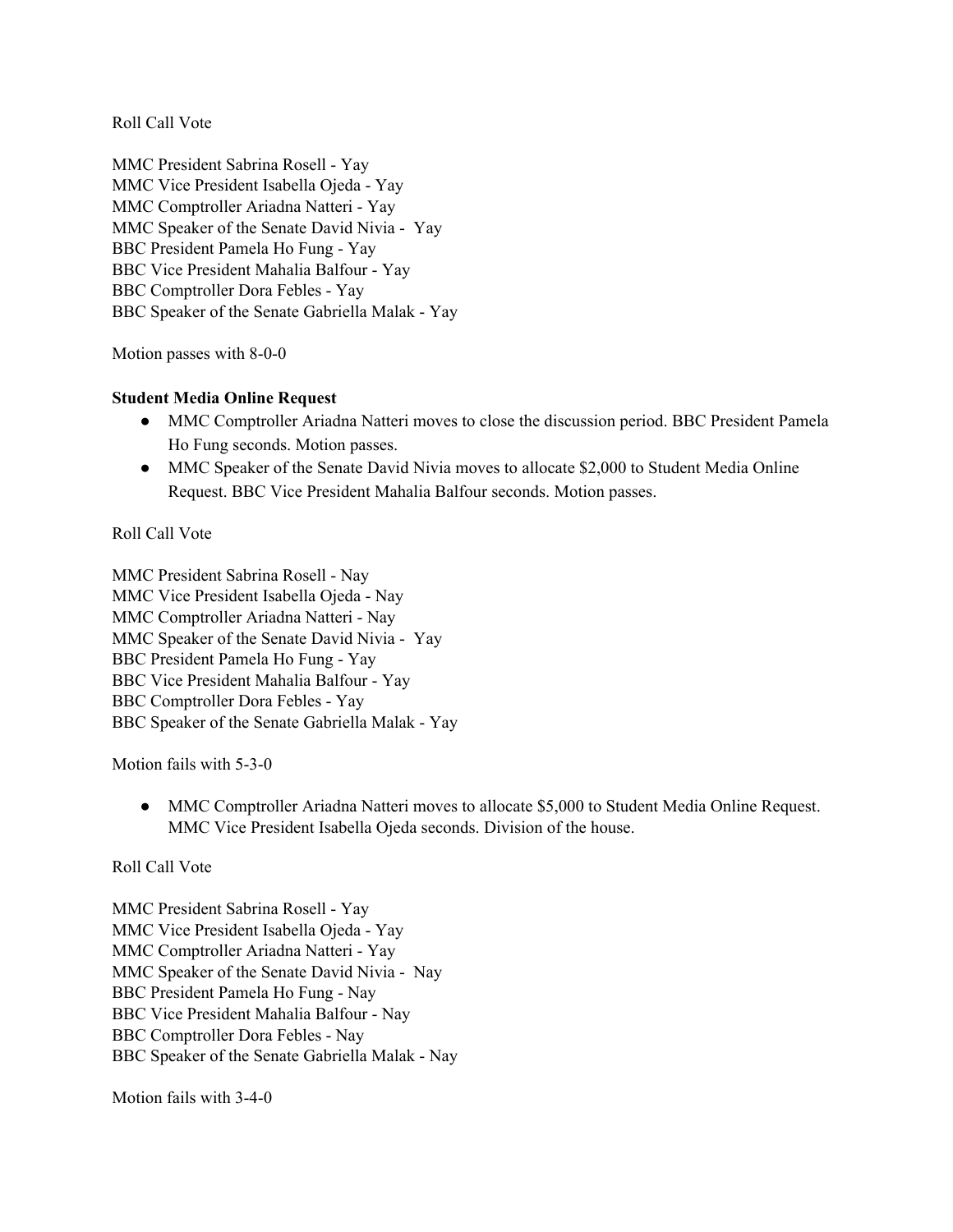- MMC Speaker of the Senate David Nivia moves to go into a 1 minute discussion period. BBC President Pamela Ho fung seconds. Motion passes.
- MMC President Sabrina Rosell moves to allocate \$1,999 to Student Media Online Request. MMC Speaker of the Senate David Nivia seconds. Motion passes.

MMC President Sabrina Rosell - Yay MMC Vice President Isabella Ojeda - Yay MMC Comptroller Ariadna Natteri - Nay MMC Speaker of the Senate David Nivia - Yay BBC President Pamela Ho Fung - Yay BBC Vice President Mahalia Balfour - Yay BBC Comptroller Dora Febles - Yay BBC Speaker of the Senate Gabriella Malak - Yay

Motion passes with 7-1-0; \$1,999 allocated to Student Media Online Request

MMC President Sabrina Rosell moves to go into a 10 minute recess. MMC Speaker of the Senate David Nivia seconds. Motion passes.

BBC Comptroller Dora Febles calls this meeting to order at 11:10pm.

Roll Call for Quorum

MMC President Sabrina Rosell - Present MMC Vice President Isabella Ojeda - Present MMC Comptroller Ariadna Natteri - Present MMC Speaker of the Senate David Nivia - Present BBC President Pamela Ho Fung - Present BBC Vice President Mahalia Balfour - Present BBC Comptroller Dora Febles - Present BBC Speaker of the Senate Gabriella Malak - Present

Quorum established

## **U-Wide Retreat**

- **●** MMC Speaker of the Senate David Nivia moves to give 5 minutes to Director Toscano to present. BBC Speaker of the Senate Gabriella Malak seconds. Motion passes.
- MMC Speaker of the Senate David Nivia moves to allocate \$40,090 to U-Wide Retreat. MMC President Rosell seconds. Motion passes.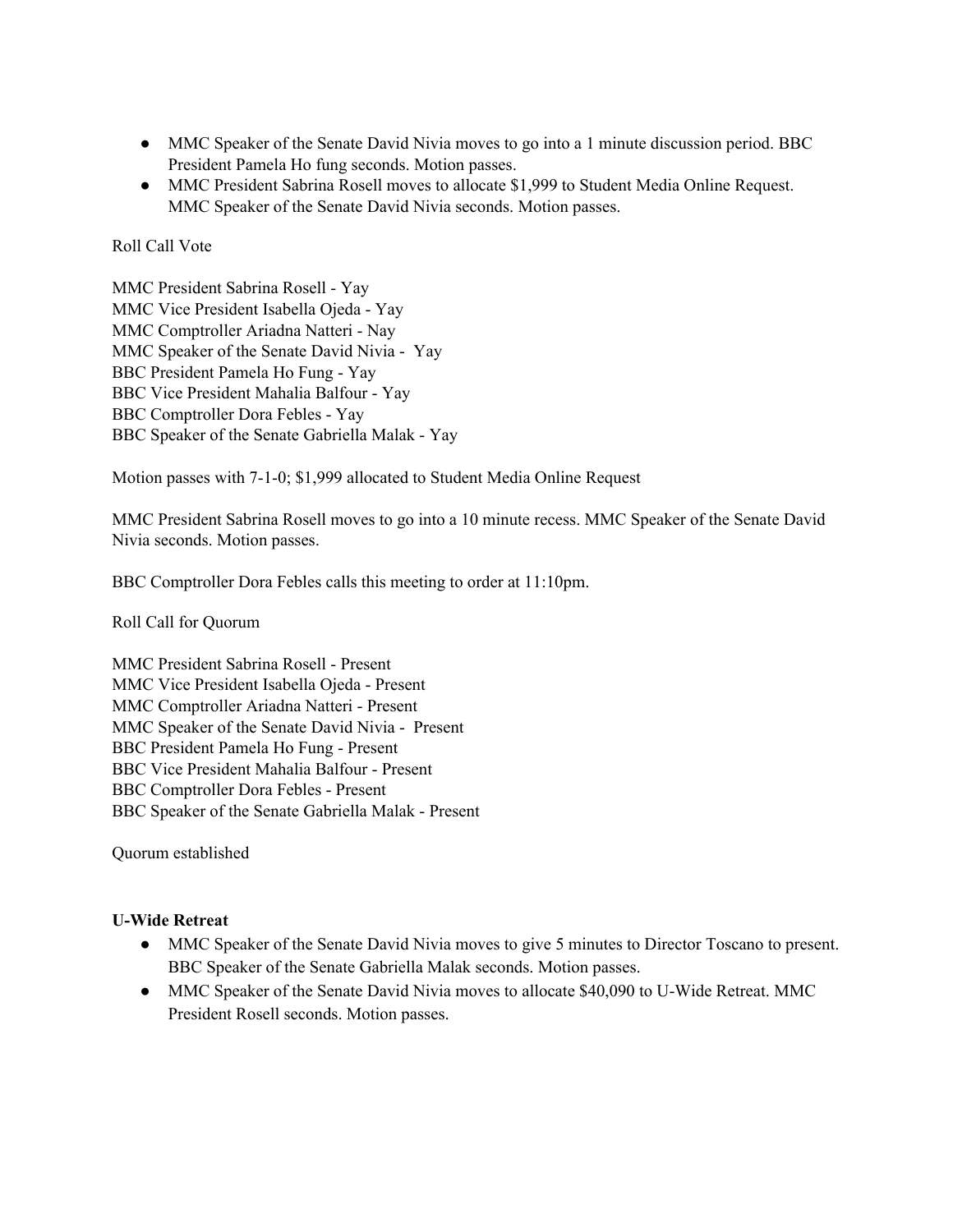MMC President Sabrina Rosell - Yay MMC Vice President Isabella Ojeda - Yay MMC Comptroller Ariadna Natteri - Yay MMC Speaker of the Senate David Nivia - Yay BBC President Pamela Ho Fung - Nay BBC Vice President Mahalia Balfour - Nay BBC Comptroller Dora Febles - Nay BBC Speaker of the Senate Gabriella Malak - Nay

Motion fails with 4-4-0

● BBC Vice President Mahalia Balfour moves to allocate \$34,000 to U-Wide Retreat. BBC Speaker of the Senate Gabriella Malak seconds. Motion passes.

#### Roll Call Vote

MMC President Sabrina Rosell - Nay MMC Vice President Isabella Ojeda - Nay MMC Comptroller Ariadna Natteri - Nay MMC Speaker of the Senate David Nivia - Nay BBC President Pamela Ho Fung - Nay BBC Vice President Mahalia Balfour - Nay BBC Comptroller Dora Febles - Yay BBC Speaker of the Senate Gabriella Malak - Yay

Motion fails with 2-6-0

• MMC Speaker of the Senate David Nivia moves to allocate \$36,500 to U-Wide Retreat. MMC President Sabrina Rosell seconds. Motion passes.

Roll Call Vote

MMC President Sabrina Rosell - Yay MMC Vice President Isabella Ojeda - Yay MMC Comptroller Ariadna Natteri - Yay MMC Speaker of the Senate David Nivia - Yay BBC President Pamela Ho Fung - Yay BBC Vice President Mahalia Balfour - Nay BBC Comptroller Dora Febles - Nay BBC Speaker of the Senate Gabriella Malak - Nay

Motion fails with 5-3-0

• BBC President Ho Fung moves to go into a 2 minute discussion period. BBC Vice President Mahalia Balfour seconds. Motion passes.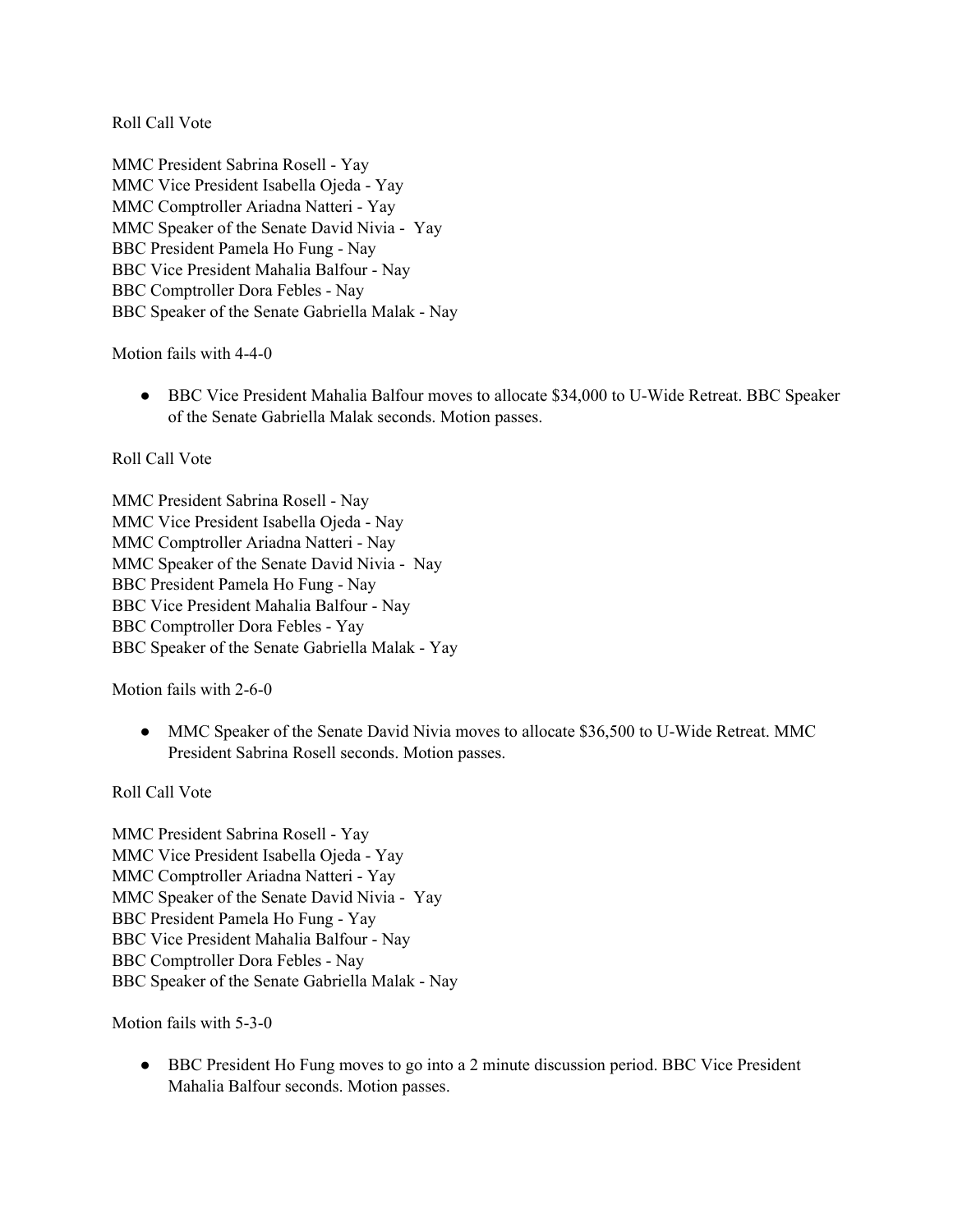- BBC President Ho Fung moves to close the discussion period. BBC Speaker of the Senate Gabriella Malak seconds. Motion passes.
- BBC President Ho Fung moves to allocate \$34,500 to U-Wide Retreat. BBC Vice President Mahalia Balfour seconds. Motion passes.

MMC President Sabrina Rosell - Yay MMC Vice President Isabella Ojeda - Yay MMC Comptroller Ariadna Natteri - Yay MMC Speaker of the Senate David Nivia - Yay BBC President Pamela Ho Fung - Yay BBC Vice President Mahalia Balfour - Yay BBC Comptroller Dora Febles - Yay BBC Speaker of the Senate Gabriella Malak - Yay

Motion passes with 8-0-0; \$34,500 allocated to U-Wide Retreat

## **Panther Power (continued)**

- BBC Speaker of the Senate Gabriella Malak moves to go into a 20 minute discussion period. BBC President Ho Fung seconds. Motion passes.
- BBC Vice President Mahalia Balfour moves to extend the discussion period by 5 minutes. MMC Speaker of the Senate David Nivia seconds. Motion passes.

## Roll Call Vote

MMC President Sabrina Rosell - Nay MMC Vice President Isabella Ojeda - Nay MMC Comptroller Ariadna Natteri - Nay MMC Speaker of the Senate David Nivia - Nay BBC President Pamela Ho Fung - Yay BBC Vice President Mahalia Balfour - Yay BBC Comptroller Dora Febles - Yay BBC Speaker of the Senate Gabriella Malak - Yay

Motion fails with 4-4-0

MMC Speaker of the Senate David Nivia moves to go into a 10 minute recess. MMC Comptroller Natteri seconds. Motion passes.

BBC Comptroller Dora Febles calls the meeting back to order. Without objection we will be recessing for lunch for 45 minutes.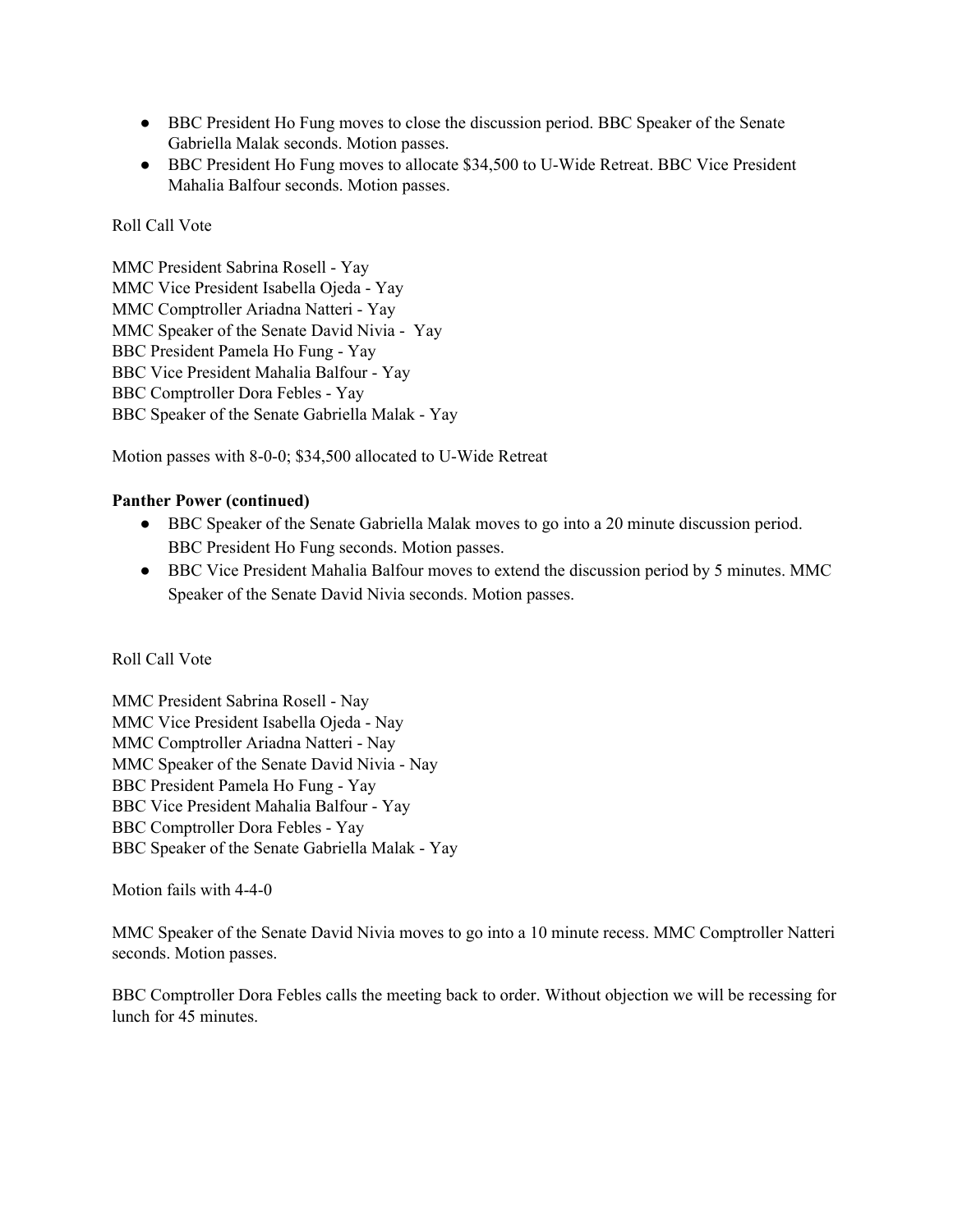### Roll Call Quorum

MMC President Sabrina Rosell - Present MMC Vice President Isabella Ojeda - Present MMC Comptroller Ariadna Natteri - Present MMC Speaker of the Senate David Nivia - Present BBC President Pamela Ho Fung - Present BBC Vice President Mahalia Balfour - Present BBC Comptroller Dora Febles - Present BBC Speaker of the Senate Gabriella Malak - Present

#### Quorum established

- BBC Vice President Mahalia Balfour moves to go into a 10 minute discussion period. BBC Speaker of the Senate Gabriella Malak seconds. Motion passes.
- MMC President Sabrina Rosell moves to extend the discussion period by 10 minutes. MMC Speaker of the Senate David Nivia seconds. Motion passes.
- MMC Comptroller Ariadna Natteri moves to extend the discussion period by 15 minutes. MMC Speaker of the Senate David Nivia seconds. Motion passes.
- BBC Vice President Mahalia Balfour moves to end the discussion period. BBC Speaker of the Senate Gabriella Malak seconds. Motion passes.
- BBC Vice President Mahalia Balfour moves to retain Panther Power as U-Wide entity and council. BBC President Pamela Ho Fung seconds. Motion passes.

## Roll Call Vote

MMC President Sabrina Rosell - Yay MMC Vice President Isabella Ojeda - Yay MMC Comptroller Ariadna Natteri - Yay MMC Speaker of the Senate David Nivia - Nay BBC President Pamela Ho Fung - Yay BBC Vice President Mahalia Balfour - Yay BBC Comptroller Dora Febles - Yay BBC Speaker of the Senate Gabriella Malak - Yay

## Motion passes with 7-1-0

• MMC Speaker of the Senate David Nivia moves to go into a 10 minute discussion period. MMC Comptroller Araidna Natteri seconds. Motion passes.

## Roll Call Vote

MMC President Sabrina Rosell - Yay MMC Vice President Isabella Ojeda - Yay MMC Comptroller Ariadna Natteri - Yay MMC Speaker of the Senate David Nivia - Yay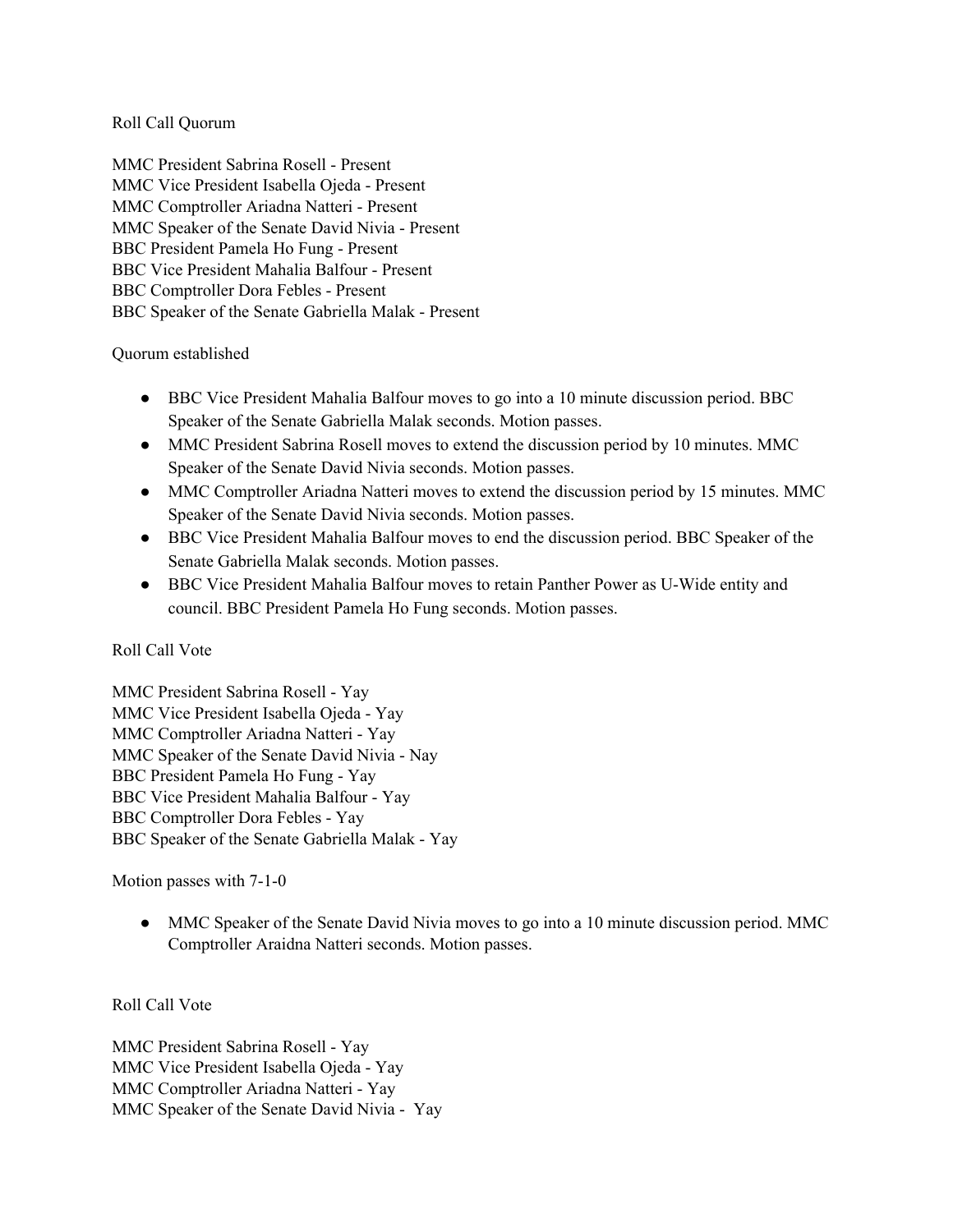BBC President Pamela Ho Fung - Nay BBC Vice President Mahalia Balfour - Nay BBC Comptroller Dora Febles - Nay BBC Speaker of the Senate Gabriella Malak - Nay

Motion fails with 4-4-0

- MMC Comptroller Ariadna Natteri moves to go into a 15 minute discussion on Panther Power. MMC President Sabrina Rosell seconds. Motion passes.
- MMC Speaker of the Senate David Nivia moves to close the discussion period. MMC President Sabrina Rosell seconds. Motion passes.
- MMC Speaker of the Senate David Nivia moves to go into a 10 minute recess. MMC President Sabrina Rosell seconds. Motion passes.
- BBC Comptroller Dora Febles moves to extend the discussion by 10 minutes. MMC Comptroller Ariadna Natteri seconds. Motion passes

BBC Comptroller Dora Febles calls meeting to order at 2:54pm

Roll call for Quorum

MMC President Sabrina Rosell – Present MMC Vice President Isabella Ojeda - Present MMC Comptroller Ariadna Natteri - Present MMC Speaker of the Senate David Nivia- Present MMC Speaker Pro Tempore Angel Algarin - Present BBC President Pamela Ho Fung - Present BBC Vice President Mahalia Balfour - Present BBC Comptroller Dora Febles - Present BBC Speaker of the Senate Gabriella Malak - Present

- MMC Speaker of the Senate David Nivia moves to have a 10 minute discussion on what was debriefed at the recess. BBC Speaker of the Senate Gabriella Malak seconds. Motion passes.
- MMC Speaker of the Senate David Nivia moves to go into a 15 minute recess. BBC Speaker of the Senate Gabriella Malak seconds. Motion passes.

BBC Comptroller Dora Febles calls meeting to order at 4:25pm

MMC Speaker of the Senate David Nivia moves to allocate 5,000 to Panther Power.

Roll Call Vote

MMC President Sabrina Rosell – Yay MMC Vice President Isabella Ojeda - Yay MMC Comptroller Ariadna Natteri - Nay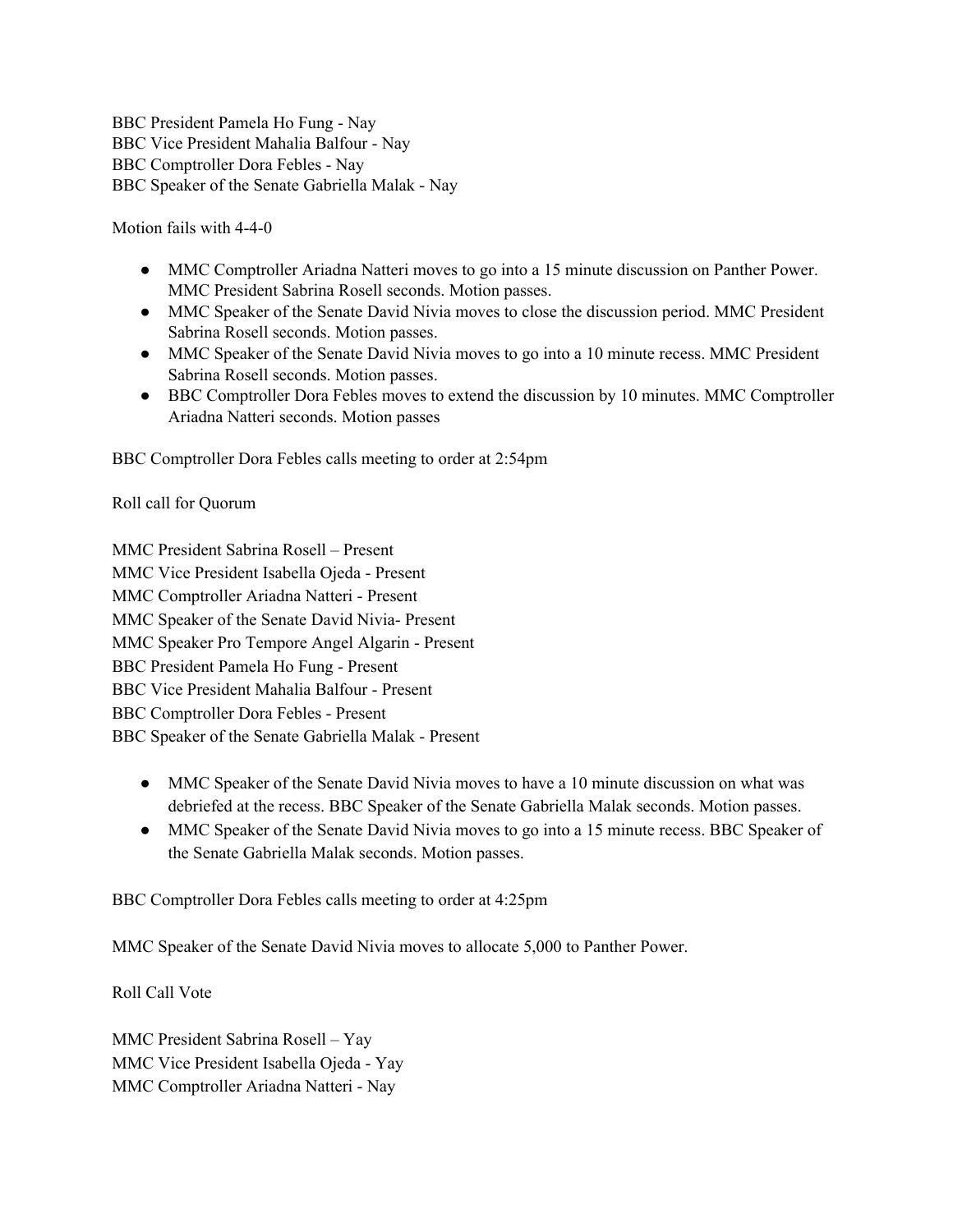MMC Speaker of the Senate David Nivia - Yay MMC Speaker Pro Tempore Angel Algarin -Yay BBC President Pamela Ho Fung - Nay BBC Vice President Mahalia Balfour - Nay BBC Comptroller Dora Febles - Nay BBC Speaker of the Senate Gabriella Malak - Nay

Motion fails 4-5-0

MMC Comptroller Ariadna Natteri moves to allocate \$8,500 to Panther Power.

Roll Call Vote

MMC President Sabrina Rosell – Yay MMC Vice President Isabella Ojeda - Yay MMC Comptroller Ariadna Natteri - Yay MMC Speaker of the Senate David Nivia - Nay MMC Speaker Pro Tempore Angel Algarin - Nay BBC President Pamela Ho Fung - Yay BBC Vice President Mahalia Balfour - Yay BBC Comptroller Dora Febles - Yay BBC Speaker of the Senate Gabriella Malak - Yay

Motion passes with 7-2-0; \$8,500 allocated to Panther Power

## **Wellness & Recreation MMC Specific Request**

• MMC Comptroller Ariadna Natteri moves to zero fund WRC request. BBC Speaker of the Senate Gabriella Malak seconds. Motion passes

Roll Call Vote MMC President Sabrina Rosell – Yay MMC Vice President Isabella Ojeda - Yay MMC Comptroller Ariadna Natteri - Yay MMC Speaker of the Senate David Nivia-yay MMC Speaker Pro Tempore Angel Algarin -yay BBC President Pamela Ho Fung - yay BBC Vice President Mahalia Balfour - yay BBC Comptroller Dora Febles - yay BBC Speaker of the Senate Gabriella Malak - yay

Motion passes with 9-0-0

## **GC & WUC Special Request**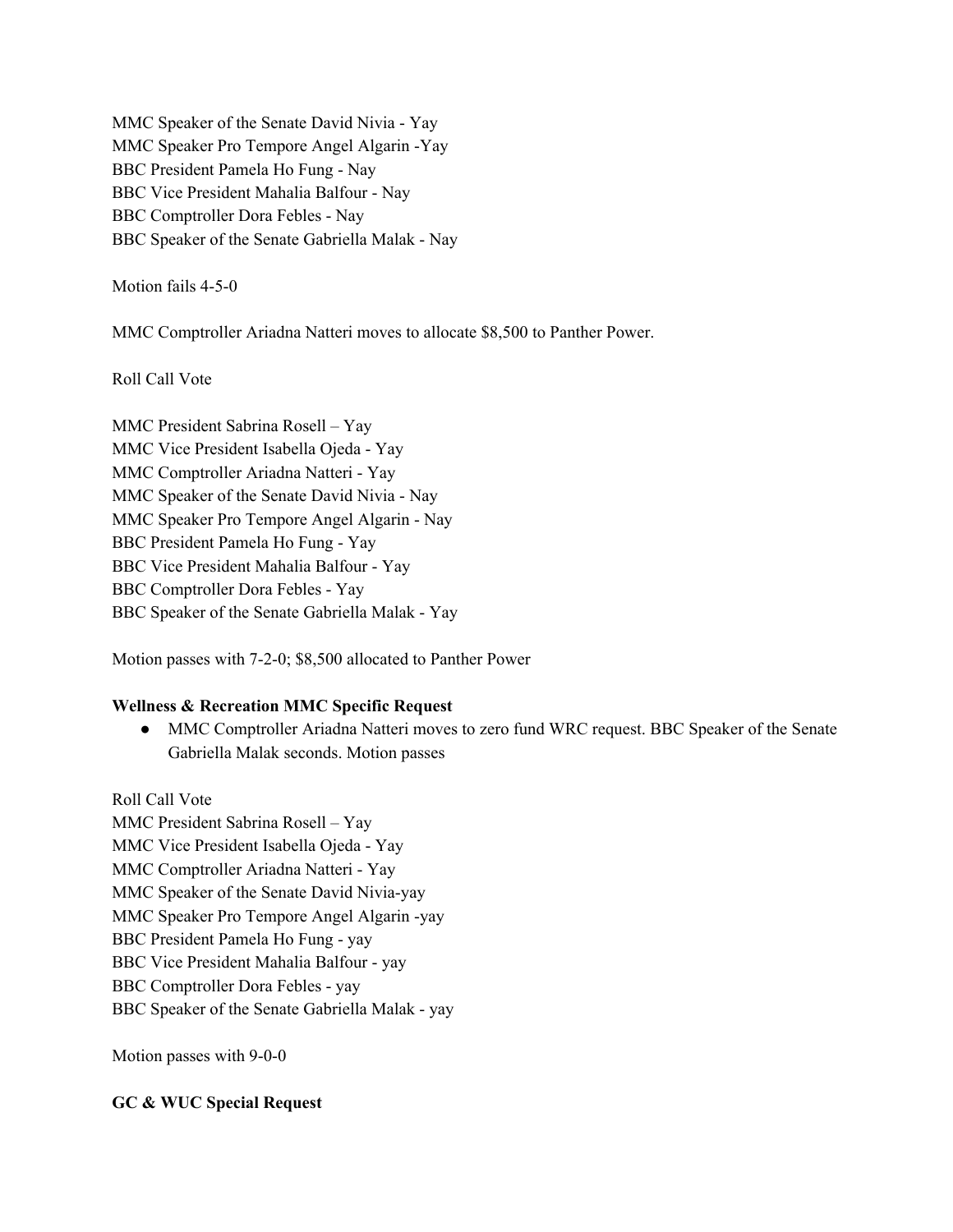● MMC President Sabrina Rosell moves to zero fund WUC special request. BBC Speaker of the Senate Gabriella Malak seconds. Motion passes

#### Roll Call Vote

MMC President Sabrina Rosell – Yay MMC Vice President Isabella Ojeda - Yay MMC Comptroller Ariadna Natteri - Yay MMC Speaker of the Senate David Nivia - Yay MMC Speaker Pro Tempore Angel Algarin - Nay BBC President Pamela Ho Fung - Yay BBC Vice President Mahalia Balfour - Yay BBC Comptroller Dora Febles - Yay BBC Speaker of the Senate Gabriella Malak - Yay Motion passes with 8-1-0, \$0 to WUC special request

MMC Comptroller Ariadna Natteri moves to zero fund GC special request.

#### Roll Call Vote

MMC President Sabrina Rosell – Yay MMC Vice President Isabella Ojeda - Yay MMC Comptroller Ariadna Natteri - Yay MMC Speaker of the Senate David Nivia -Yay MMC Speaker Pro Tempore Angel Algarin - Yay BBC President Pamela Ho Fung - Yay BBC Vice President Mahalia Balfour - Yay BBC Comptroller Dora Febles - Yay BBC Speaker of the Senate Gabriella Malak - Yay Motion passes with 9-0-0, \$0 to GC special request

MMC Comptroller Ariadna Natterin moves to zero fund Orientation Funding Program .

#### Roll Call Vote

MMC President Sabrina Rosell – Yay MMC Vice President Isabella Ojeda -Yay MMC Comptroller Ariadna Natteri - Yay MMC Speaker of the Senate David Nivia - Yay MMC Speaker Pro Tempore Angel Algarin - Yay BBC President Pamela Ho Fung - Yay BBC Vice President Mahalia Balfour - Yay BBC Comptroller Dora Febles - Yay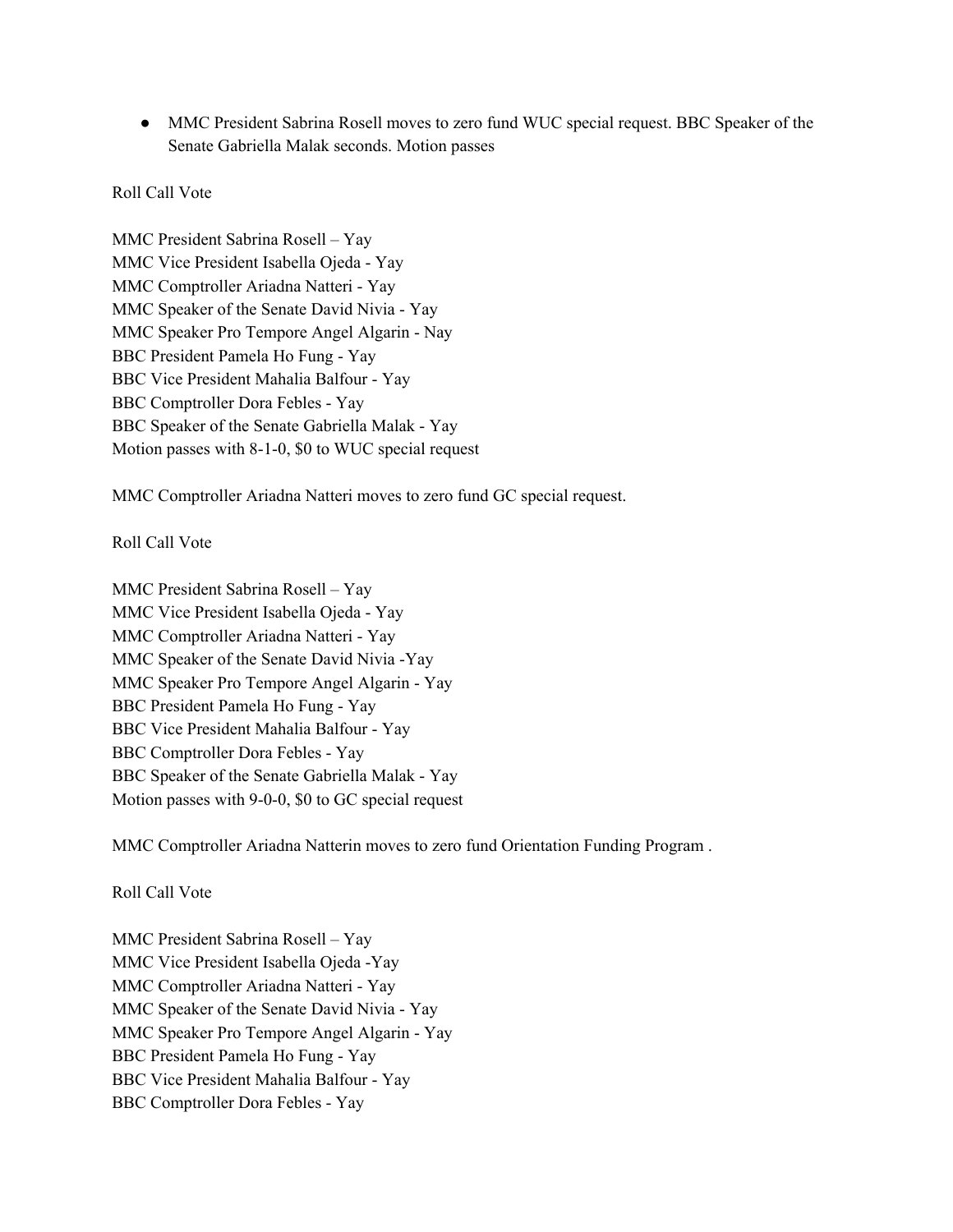BBC Speaker of the Senate Gabriella Malak - Yay

Motion passes with 9-0-0; \$0 to Orientation Funding Program

# **Budget Split**

- BBC Vice President Mahalia Balfour moves to go into a 20 minute discussion.
- MMC Comptroller Ariadna Natteri moves to proviso for 65 for MPAS 60 for LGBTQA. MMC Speaker Pro Tempore Angel Algarin seconds. Motion passes.

# Roll Call Vote

MMC President Sabrina Rosell – Yay MMC Vice President Isabella Ojeda - Yay MMC Comptroller Ariadna Natteri - Yay MMC Speaker of the Senate David Nivia -Yay MMC Speaker Pro Tempore Angel Algarin -Yay BBC President Pamela Ho Fung - Yay BBC Vice President Mahalia Balfour - Yay BBC Comptroller Dora Febles - Yay BBC Speaker of the Senate Gabriella Malak - Yay

Motion passes with 9-0-0

- MMC Comptroller Ariadna Natteri moves to go into a 15 minute discussion. MMC Speaker of the Senate David Nivia seconds. Motion passes.
- MMC Comptroller Ariadna Natteri moves to close discussion. BBC Vice President Mahalia Balfour seconds. Motion passes

MMC President Sabrina Rosell moves to split 81% MMC-19% BBC

Roll Call Vote

MMC President Sabrina Rosell – Yay MMC Vice President Isabella Ojeda - Yay MMC Comptroller Ariadna Natteri - Yay MMC Speaker of the Senate David Nivia - Nay MMC Speaker Pro Tempore Angel Algarin - Nay BBC President Pamela Ho Fung - Yay BBC Vice President Mahalia Balfour - Yay BBC Comptroller Dora Febles - Yay BBC Speaker of the Senate Gabriella Malak - Yay Motion passes 7-2-0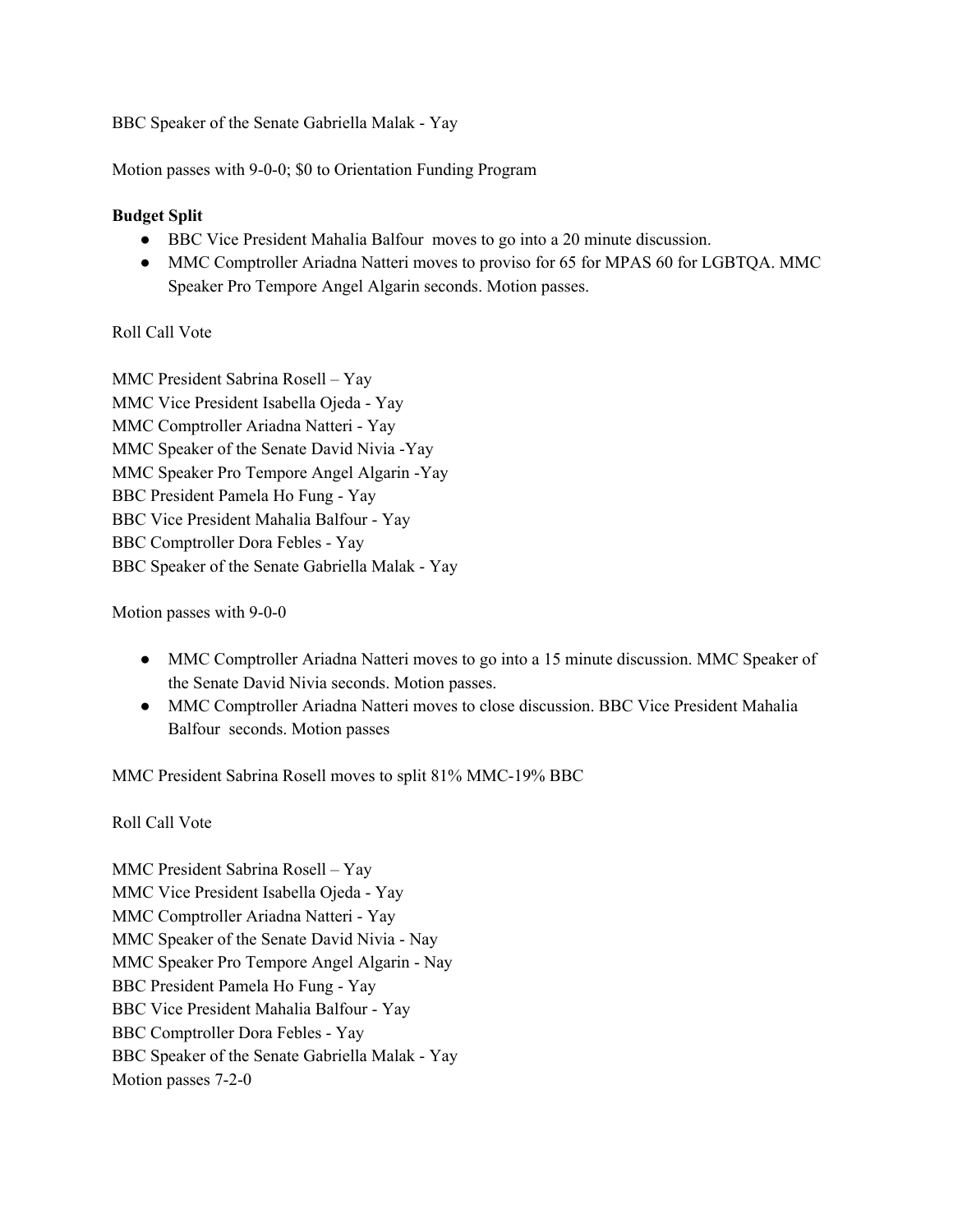MMC Comptroller Ariadna Natteri moves to allocate \$1,612,723 of A&S fees to university wide. BSU 130 MBMi 37980 Campus life BBC 0 Relay Ab roarthon 91,005 Engagement 10,000 Convocation 50,491 DRC 0 FIU DC 51 Online 125,000 Homecoming 500,00 MCnair 0 MPAS- 125,000 (60 MPAS 65 LGBTQA) Panther luau 12,006 Panther power 5,000 Stuent ambasadors 25,000 Conduct 10,000 Student media 260,000 Tailgate safety 5,000 VA, 35,605 WRC 3155180

MMC Comptroller Ariadna Natteri moves to table motion. MMC President Sabrina Rosell seconds. Motion passes.

MMC Comptroller Ariadna Natteri moves to proviso that Panther Power become a university wide entity. In all of their programming, communications, and activities. And encourage MMC leadership participation along with meetings on both campuses. MMC Speaker of the Senate David Nivia seconds.

Roll Call Vote

WUC 1912002

MMC President Sabrina Rosell – Yay MMC Vice President Isabella Ojeda - Yay MMC Comptroller Ariadna Natteri - Yay MMC Speaker of the Senate David Nivia -Yay MMC Speaker Pro Tempore Angel Algarin -Yay BBC President Pamela Ho Fung - Yay BBC Vice President Mahalia Balfour - Yay BBC Comptroller Dora Febles - Yay BBC Speaker of the Senate Gabriella Malak - Yay Motion passes 9-0-0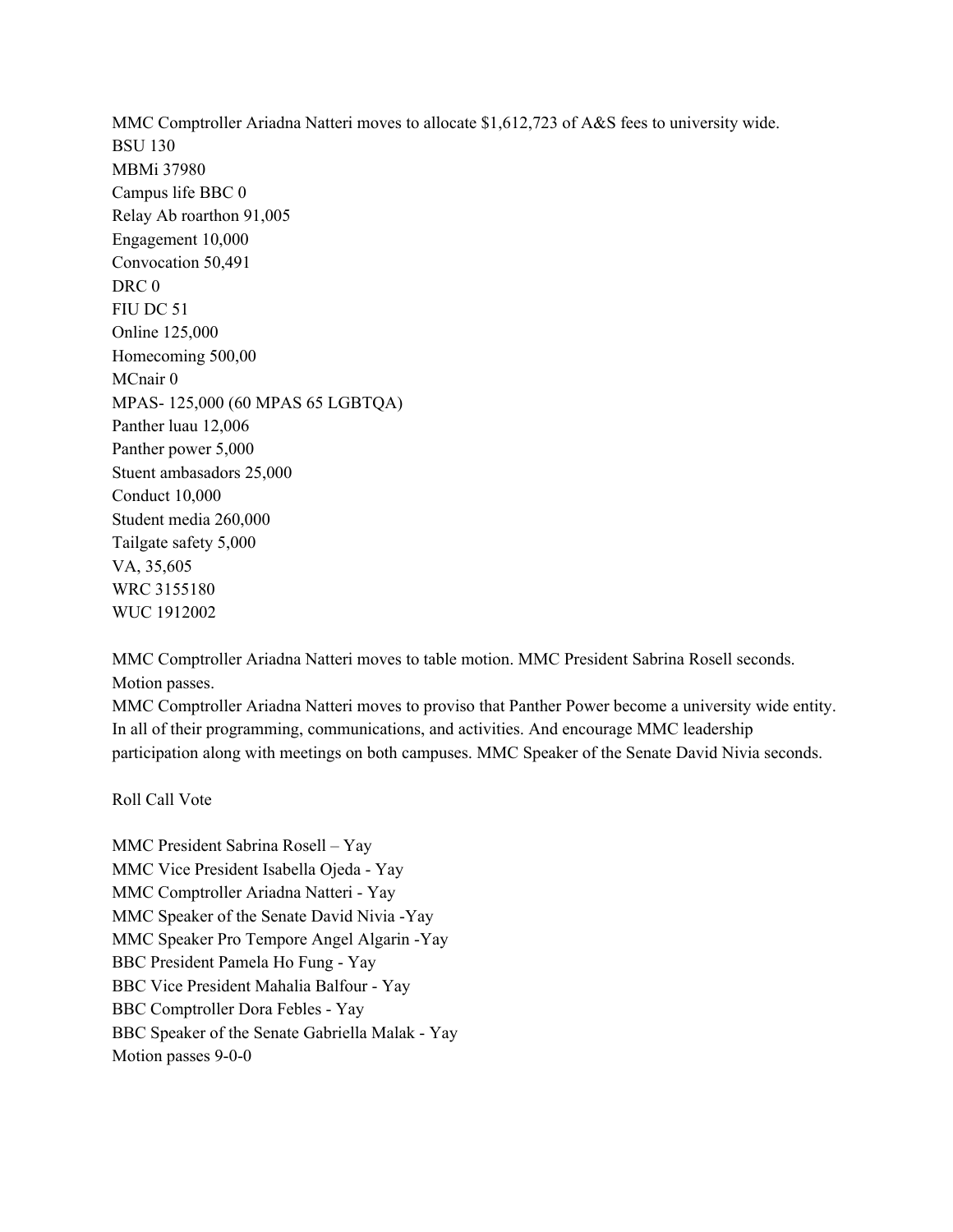BBC Vice President Mahalia Balfour moves to proviso that this allocation occur under the circumstances that Homecoming Council will host at least one event at FIU I75 and engineering campus during Homecoming week. MMC President Sabrina Rosell seconds. Motion passes.

#### Roll Call Vote

MMC President Sabrina Rosell – Yay MMC Vice President Isabella Ojeda - Yay MMC Comptroller Ariadna Natteri - Yay MMC Speaker of the Senate David Nivia -Yay MMC Speaker Pro Tempore Angel Algarin -Nay BBC President Pamela Ho Fung - Yay BBC Vice President Mahalia Balfour - Yay BBC Comptroller Dora Febles - Yay BBC Speaker of the Senate Gabriella Malak - Yay Motion passes with 9-0-0

BBC Vice President Mahalia Balfour moves to go into a 2 minute discussion on proviso for Veterans and Military Affairs. BBC Speaker of the Senate Gabriella Malak seconds. Motion passes.

MMC Speaker of the Senate David Nivia moves to close the discussion period. MMC Comptroller Ariadna Natteri seconds. Motion passes.

MMC President Sabrina Rosell moves to bring back the previous point mentioned by MMC Comptroller Ariadna Natteri. MMC Comptroller Ariadna Natteri seconds. Motion passes.

MMC Comptroller Ariadna Natteri moves to table the vote. BBC Vice President Mahalia Balfour seconds. motion passes.

BBC Vice President Mahalia Balfour moves to open a 2 minute discussion.

MMC Comptroller Ariadna Natteri moves to close the discussion period. MMC President Sabrina Rosell seconds. Motion passes

MMC Comptroller Ariadna Natteri moves to proviso that Roarathon must have one activation event at BBC per year. Tabling should not be considered an activation event.

MMC President Sabrina Rosell moves to revisit the motion on voting for the university wide budget

Roll Call Vote

MMC President Sabrina Rosell – Yay MMC Vice President Isabella Ojeda - Yay